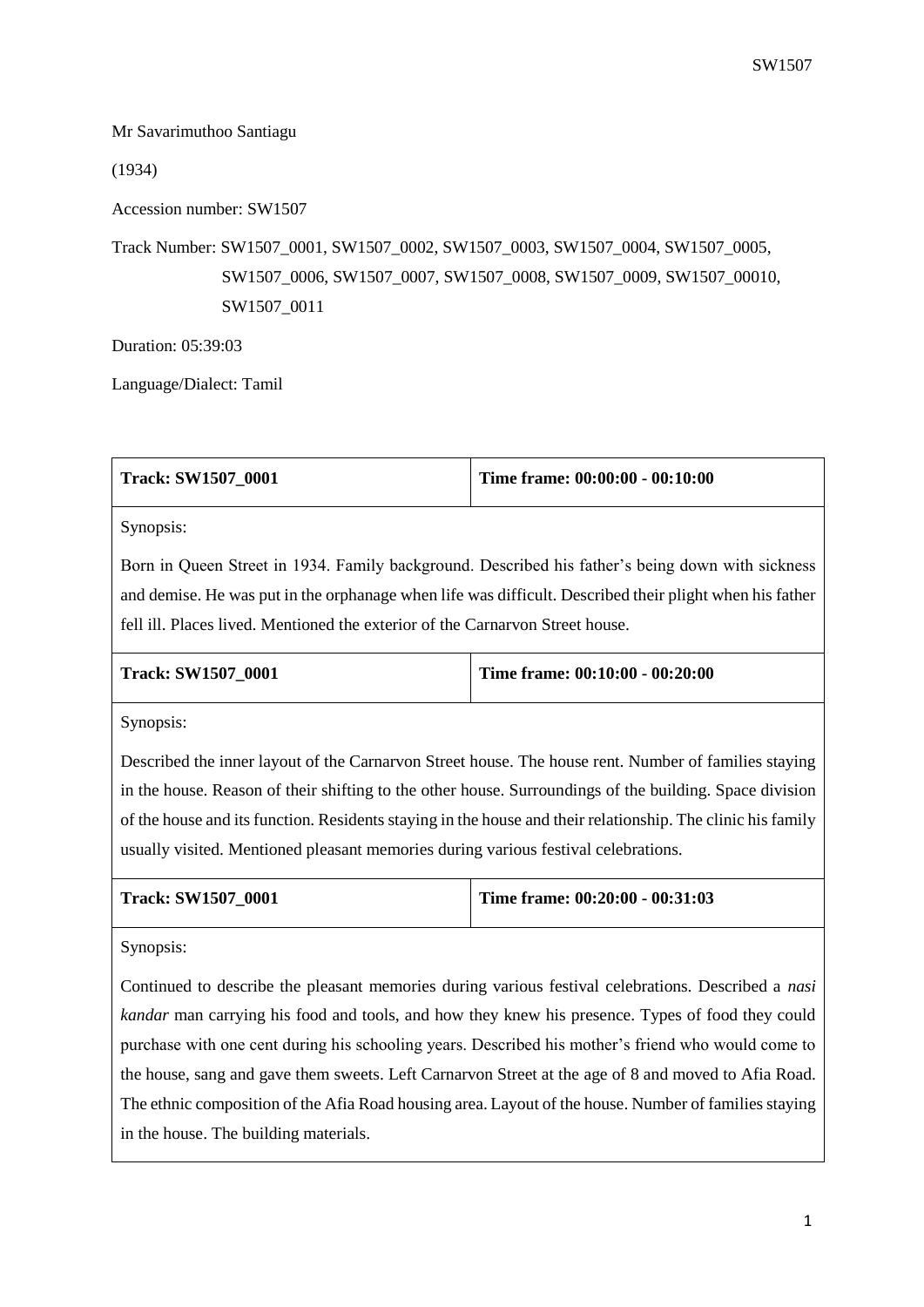| <b>Track: SW1507 0002</b> | Time frame: 00:00:00 - 00:10:00 |
|---------------------------|---------------------------------|
|---------------------------|---------------------------------|

The surroundings of the Afia Road house. Spaces used to entertain guests at home. Explained the crab problem faced at home. The Afia Road house rent. Celebrations carried out in the house. Described the process of Sinnat celebration. His father's involvement in Sinnat celebration.

| <b>Track: SW1507 0002</b> | Time frame: $00:10:00 - 00:20:00$ |
|---------------------------|-----------------------------------|
|                           |                                   |

Synopsis:

Continued to describe Sinnat celebration. Mentioned mutual respect among different religions in the Carnarvon Street community. Described celebration at temple during which the children would be offered *kanji* drink. Decoration at home as a Christian. Tamils' decoration at home. Places shifted after Carnavon Street.

| <b>Track: SW1507 0002</b> | Time frame: $00:20:00 - 00:31:03$ |
|---------------------------|-----------------------------------|
|                           |                                   |

Synopsis:

Mentioned the first bomb fell at Wembley Park, in which the Prangin Mall is currently standing. Described Japanese invasion. The path taken to school from the Brick Kiln Road house. Described scenes witnessed on the way to school. Attended Tamil School during the Japanese occupation. How the authority cleaned up dead bodies on streets.

| <b>Track: SW1507 0003</b> | Time frame: 00:00:00 - 00:10:00 |
|---------------------------|---------------------------------|
|                           |                                 |

Synopsis:

Described the attire of the wounded soldiers who would come and pick up dead bodies. Recalled what was told by his father during the bombing. His feelings when he first saw the Japanese soldiers. His experience with the Japanese soldiers. His schooling experience when studying at Japanese school. The Japanese soldiers' attire.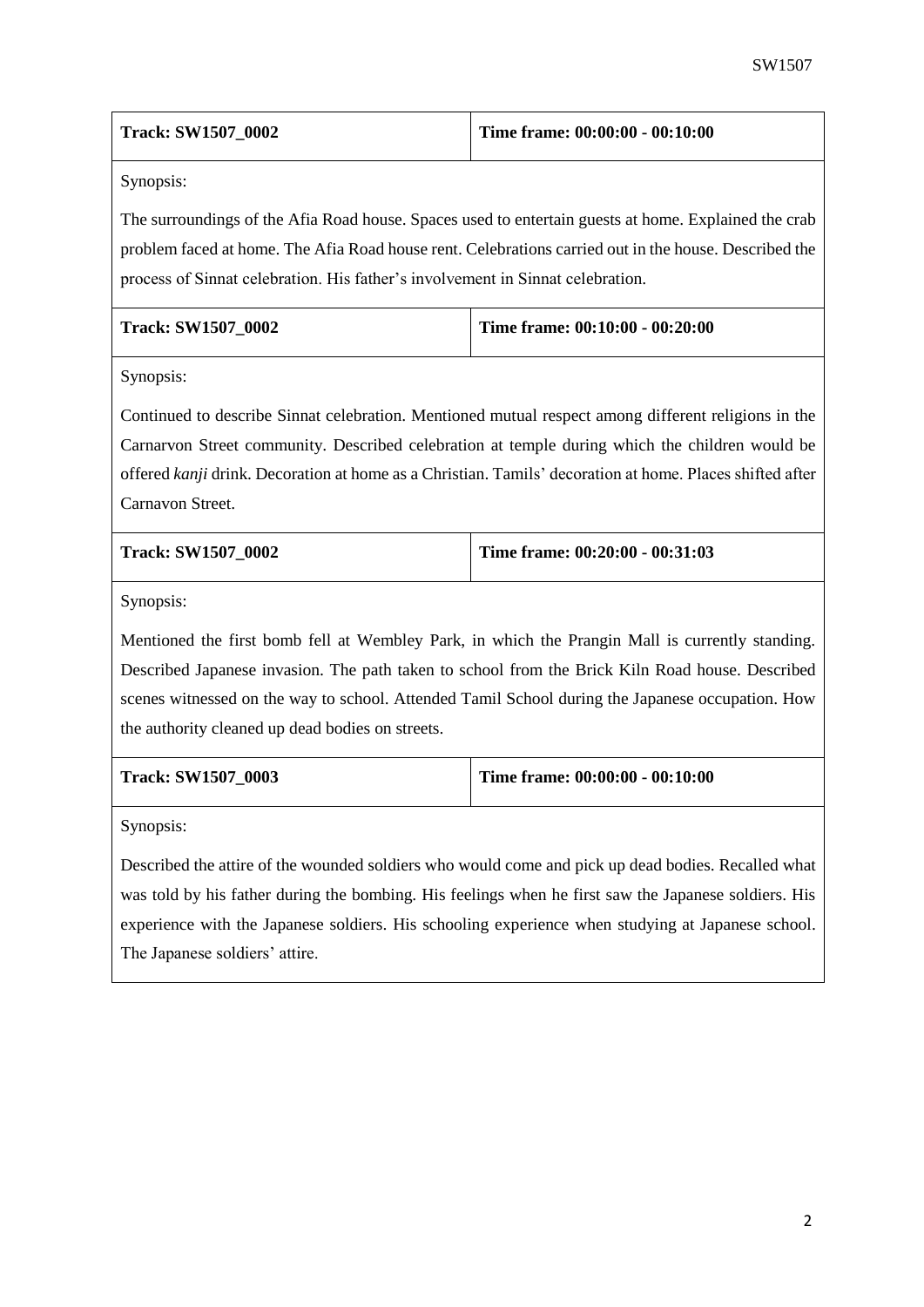| <b>Track: SW1507 0003</b> | Time frame: $00:10:00 - 00:20:00$ |
|---------------------------|-----------------------------------|
|                           |                                   |

Mentioned that there would be no school when bombing happened. How were the students alerted about the due-to-happen bombing. Precaution taken. Described the daily routine when attending Japanese school. The school uniform. Described their weekly ship cleaning work when studying at Japanese school.

| <b>Track: SW1507 0003</b> | Time frame: $00:20:00 - 00:31:03$ |
|---------------------------|-----------------------------------|
|                           |                                   |

Synopsis:

Continued to describe the ship cleaning work. The ship cleaning work allocation and rotation. Food received after work. Described students' going and returning registration procedures. Described school uniform. Ceremony performed at school before class.

| <b>Track: SW1507 0004</b> | Time frame: $00:00:00 - 00:10:00$ |
|---------------------------|-----------------------------------|
|                           |                                   |

Synopsis:

Routine in school. Food consumed at school. Mentioned the scarceness of food materials and how they overcame it. Described going to work at his headmaster's house after school and later dropped home by car. His feelings when riding in the car.

| <b>Track: SW1507 0004</b> | Time frame: $00:10:00 - 00:20:00$ |
|---------------------------|-----------------------------------|
|                           |                                   |

Synopsis:

Described trolley bus. Described manual traffic signals used to control traffic during the Japanese occupation. Described walking to St. Xavier's when there was rumor about the whiteman ships, after Japan's surrender. Described the situation of the British ship's landing. The food and money distribution. Obtained the money and passed it to his father.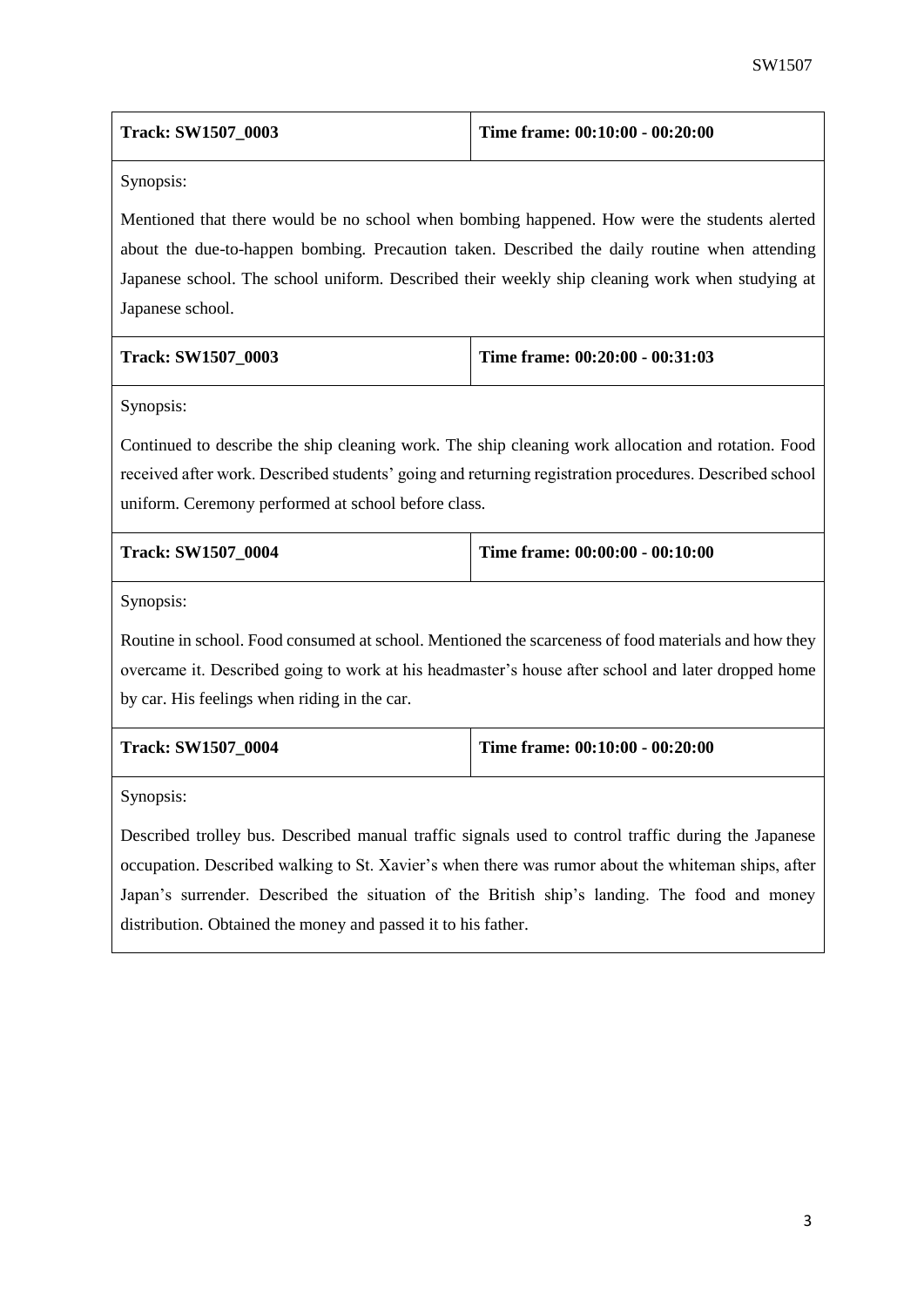|                                                                                                         | SW1507                          |
|---------------------------------------------------------------------------------------------------------|---------------------------------|
| <b>Track: SW1407_0004</b>                                                                               | Time frame: 00:20:00 - 00:33:33 |
| Synopsis:                                                                                               |                                 |
| Mentioned that Japanese notes had become worthless following Japan's fall. Mentioned shopping at        |                                 |
| Chowrasta market. Described getting hurt in a sports game at school during the Japanese occupation.     |                                 |
| Games played as a child. The school uniform. The most disturbing experience during the war and what     |                                 |
| did he do. His father's kind act of distributing rice to other families during the Japanese occupation. |                                 |
| How his father carried out rice distribution secretly.                                                  |                                 |
| <b>Track: SW1507_0005</b>                                                                               | Time frame: 00:00:00 - 00:10:00 |
| Synopsis:                                                                                               |                                 |
| Described being sent to the orphanage in 1943. Described his first day at the orphanage.                |                                 |
| Track: SW1507_0005                                                                                      | Time frame: 00:10:00 - 00:20:00 |
| Synopsis:                                                                                               |                                 |
| Continued to describe his first day at the orphanage. Surroundings of the orphanage building. His       |                                 |
| feelings staying in the orphanage. Sleeping space arrangement. Described his sleeping space.            |                                 |
| Mentioned helping in gardening work at the orphanage.                                                   |                                 |
| Track: SW1507_0005                                                                                      | Time frame: 00:20:00 - 00:31:03 |
| Synopsis:                                                                                               |                                 |
| Described in details about the daily routine in the orphanage.                                          |                                 |

| <b>Track: SW1507 0006</b> | Time frame: $00:00:00 - 00:10:00$ |
|---------------------------|-----------------------------------|
|                           |                                   |

Continued in describing the daily routine. Mentioned children with different religions in the orphanage were given rooms to practise their religions. Described the daily routine. Mentioned prayers for special occasions. Leisure time activities. Described the daily routine. Places to pray.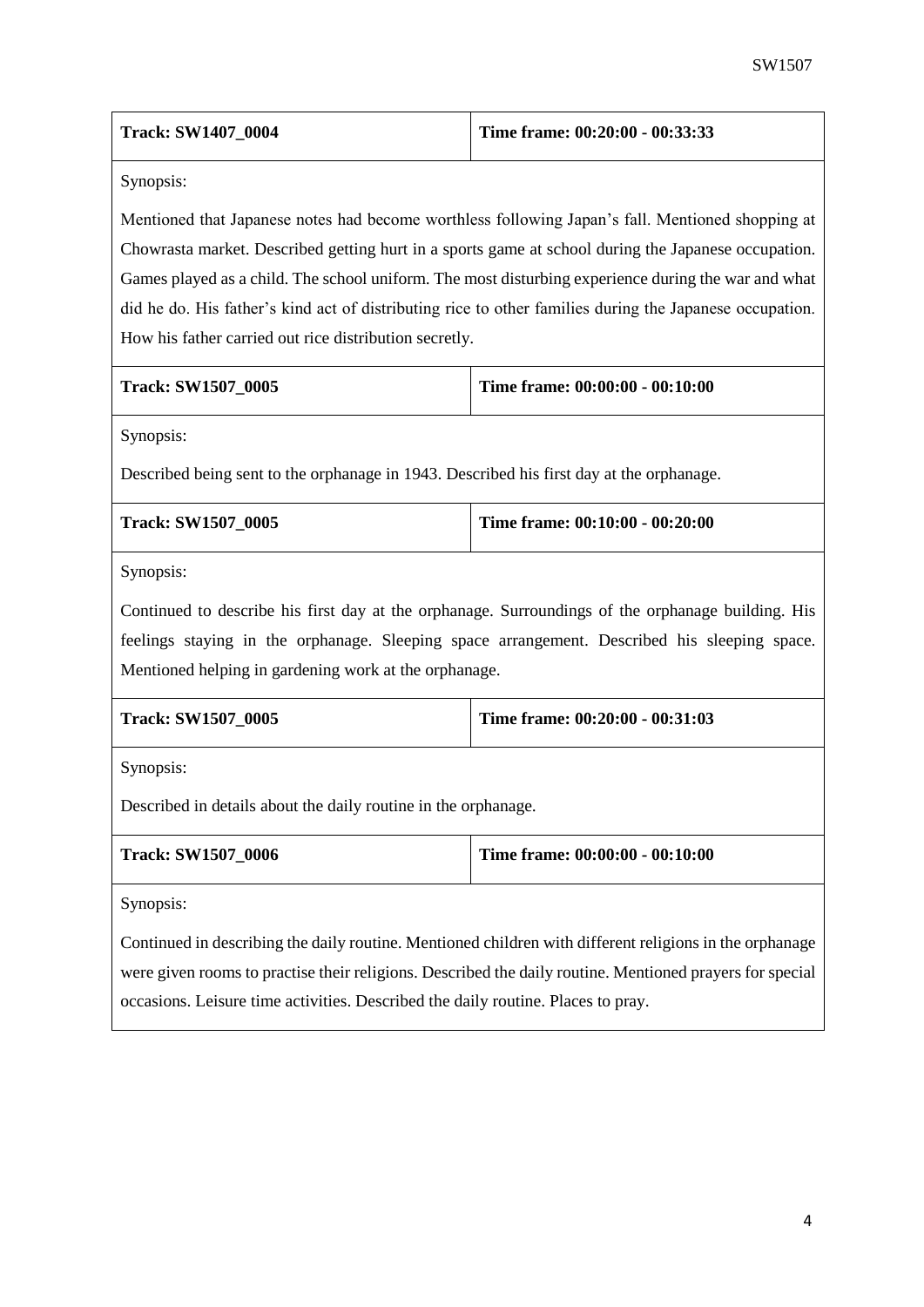| Track: SW1507_0006                                                                                                                                                                                                                                          | Time frame: 00:10:00 - 00:20:00                                                                                                                                                                           |  |
|-------------------------------------------------------------------------------------------------------------------------------------------------------------------------------------------------------------------------------------------------------------|-----------------------------------------------------------------------------------------------------------------------------------------------------------------------------------------------------------|--|
| Synopsis:                                                                                                                                                                                                                                                   |                                                                                                                                                                                                           |  |
| the orphanage after four years.                                                                                                                                                                                                                             | Described the prayers performed daily. Described different festival celebrations. Reason for leaving                                                                                                      |  |
| <b>Track: SW1507_0006</b>                                                                                                                                                                                                                                   | Time frame: 00:20:00 - 00:31:03                                                                                                                                                                           |  |
| Synopsis:                                                                                                                                                                                                                                                   |                                                                                                                                                                                                           |  |
| His feelings when leaving the orphanage. Described his working experience. His feelings when staying<br>in the orphanage. His words for the priest when he left the orphanage. Caretakers in the orphanage.<br>Mentioned using sardine tin to iron clothes. |                                                                                                                                                                                                           |  |
| <b>Track: SW1507_0007</b>                                                                                                                                                                                                                                   | Time frame: 00:00:00 - 00:10:00                                                                                                                                                                           |  |
|                                                                                                                                                                                                                                                             |                                                                                                                                                                                                           |  |
| Synopsis:                                                                                                                                                                                                                                                   |                                                                                                                                                                                                           |  |
| government job. His feelings when getting the job.                                                                                                                                                                                                          | Described his working experience at a pound shop. Obtained a recommendation letter from the pound<br>shop boss to join government service. The pound shop location. Described processes in applying for a |  |
| <b>Track: SW1507_0007</b>                                                                                                                                                                                                                                   | Time frame: 00:10:00 - 00:20:00                                                                                                                                                                           |  |
| Synopsis:                                                                                                                                                                                                                                                   |                                                                                                                                                                                                           |  |
| and why.                                                                                                                                                                                                                                                    | Described the first day of work. Working tools. Described the daily routine. The toughest job for him                                                                                                     |  |
| <b>Track: SW1507_0007</b>                                                                                                                                                                                                                                   | Time frame: 00:20:00 - 00:26:37                                                                                                                                                                           |  |
| Synopsis:                                                                                                                                                                                                                                                   |                                                                                                                                                                                                           |  |
| uniform.                                                                                                                                                                                                                                                    | Mentioned shifting to work as a fan cleaner. Described the fan cleaning job. Described fan cleaner's                                                                                                      |  |
| <b>Track: SW1507_0008</b>                                                                                                                                                                                                                                   | Time frame: 00:00:00 - 00:10:00                                                                                                                                                                           |  |

first assignment followed by others. Training places.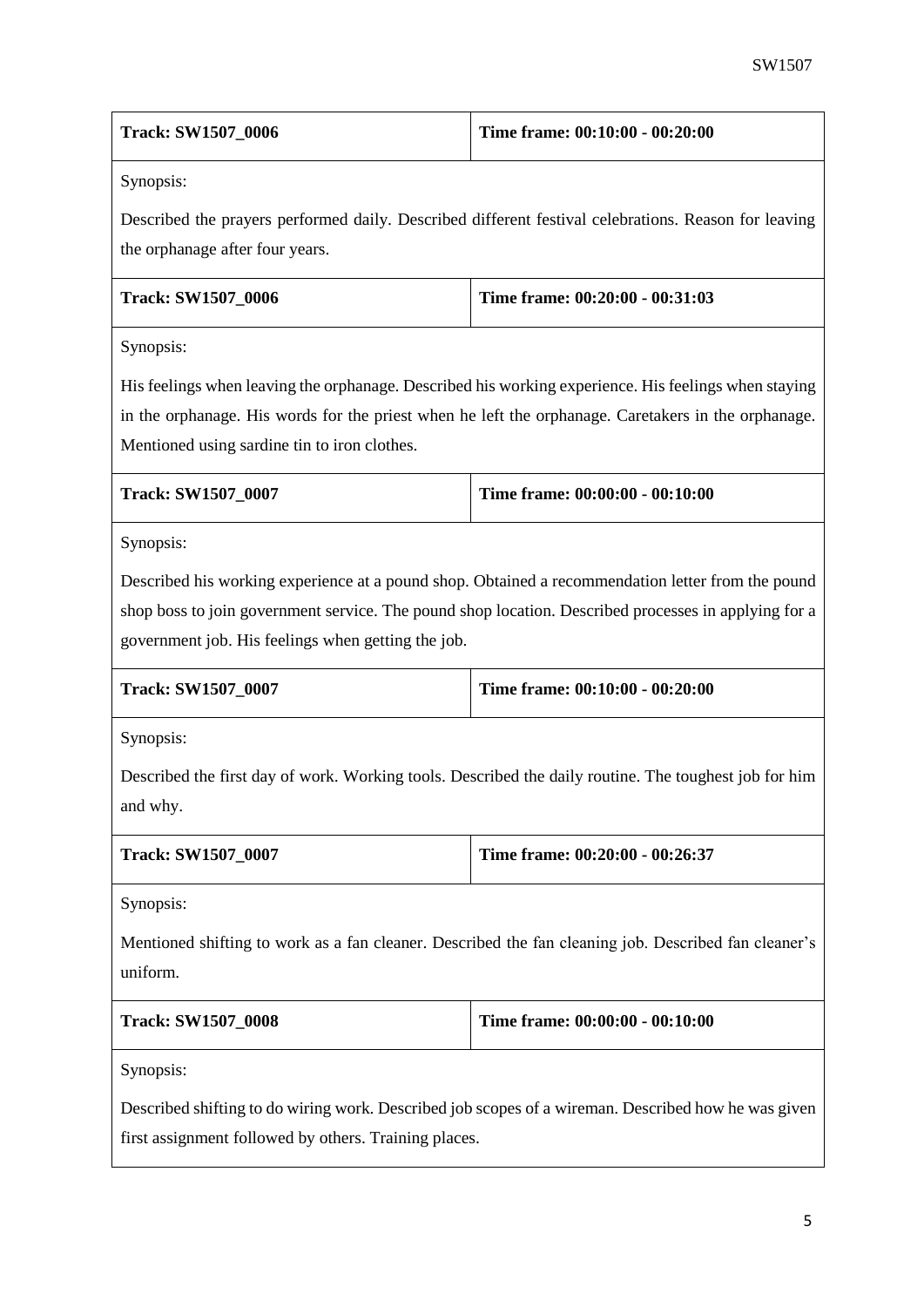| <b>Track: SW1507 0008</b> | Time frame: $00:10:00 - 00:20:00$ |
|---------------------------|-----------------------------------|
|                           |                                   |

Starting salary and increment. Described a work accident. Why he was interested to learn wiring. Described in details about working experience in a factory in Bayan Lepas, where somebody passed out because of electric shock.

| <b>Track: SW1507 0008</b> | Time frame: $00:20:00 - 00:31:03$ |
|---------------------------|-----------------------------------|
|                           |                                   |

Synopsis:

Continued to describe the work accident in a factory in Bayan Lepas. His feelings on the accident. Precaution steps to be taken when doing wiring job. Described the features of the shoes worn at work. Described the daily routine.

| <b>Track: SW1507 0009</b> | Time frame: $00:00:00 - 00:10:00$ |
|---------------------------|-----------------------------------|
|                           |                                   |

Synopsis:

Continued to describe the daily routine. Mentioned tensed feelings upon completion of a job. Described the next working procedure when wiring work was done. Mentioned being sent to do "meter fixing". Meter fixing job training.

| <b>Track: SW1507 0009</b> | Time frame: 00:10:00 - 00:20:00 |
|---------------------------|---------------------------------|
|                           |                                 |

Synopsis:

Continued with job training. Differences between the wiring and meter fixing work. Mentioned different working methods at new and old buildings. Described working procedures for meter fixing job. Described different types of meters used and their differences.

| <b>Track: SW1507 0009</b> | Time frame: 00:20:00 - 00:31:03 |
|---------------------------|---------------------------------|
|---------------------------|---------------------------------|

Synopsis:

Continued to describe different types of meters used and their differences. Described meter fixing working experience. Promoted to become a case technician. Explained job scopes of a case technician. Differences between the job of a meter fixer and a case technician. Describe working procedures as a case technician. How he was promoted to that position.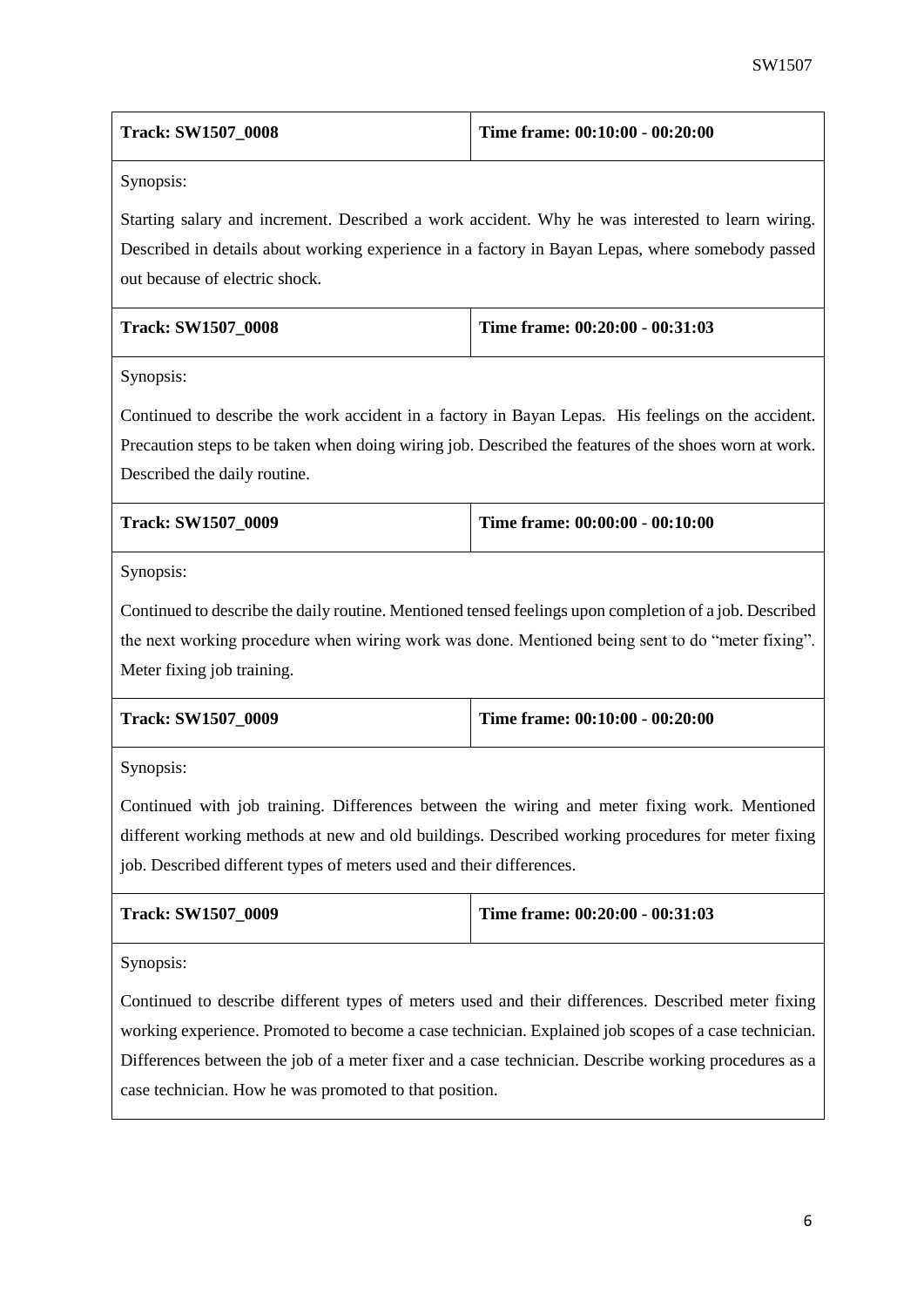| <b>Track: SW1507 0010</b> | Time frame: 00:00:00 - 00:10:00 |
|---------------------------|---------------------------------|
|---------------------------|---------------------------------|

His trainers at work. Elaborated a current stealing case checking which involved two police inspectors.

| <b>Track: SW1507 0010</b> | Time frame: $00:10:00 - 00:20:00$ |
|---------------------------|-----------------------------------|
|                           |                                   |

Synopsis:

Continued to describe the discovery of current stealing in the inspectors' house. Described the training received as a case technician. His feelings of being promoted to case technician. Described the daily routine as a case technician. Mentioned his feelings when coming across cases in which there were no stealing. Mentioned the uniform for case technicians.

| <b>Track: SW1507 0010</b> | Time frame: $00:20:00 - 00:31:03$ |
|---------------------------|-----------------------------------|
|                           |                                   |

Synopsis:

Described his working experience in Perak Road. Considered his job with pride. Described how current stealing could be done.

| <b>Track: SW1507 0011</b> | Time frame: $00:00:00 - 00:10:33$ |
|---------------------------|-----------------------------------|
|                           |                                   |

Synopsis:

Decorative work he was involved in during special occasions in George Town. His feelings. Causes of fire in heritage residential areas. Causes of fire in government buildings. When was meter checking job required.

| <b>Track: SW1507 0011</b> | Time frame: $00:10:33 - 00:21:18$ |
|---------------------------|-----------------------------------|
|                           |                                   |

Synopsis:

Described the working procedures when current stealing was found. Described an overload accident happened at Town Hall 30 years ago. Considerations taken into account when approving capacity of electricity supply. His working attitude and how he gained respect from there.